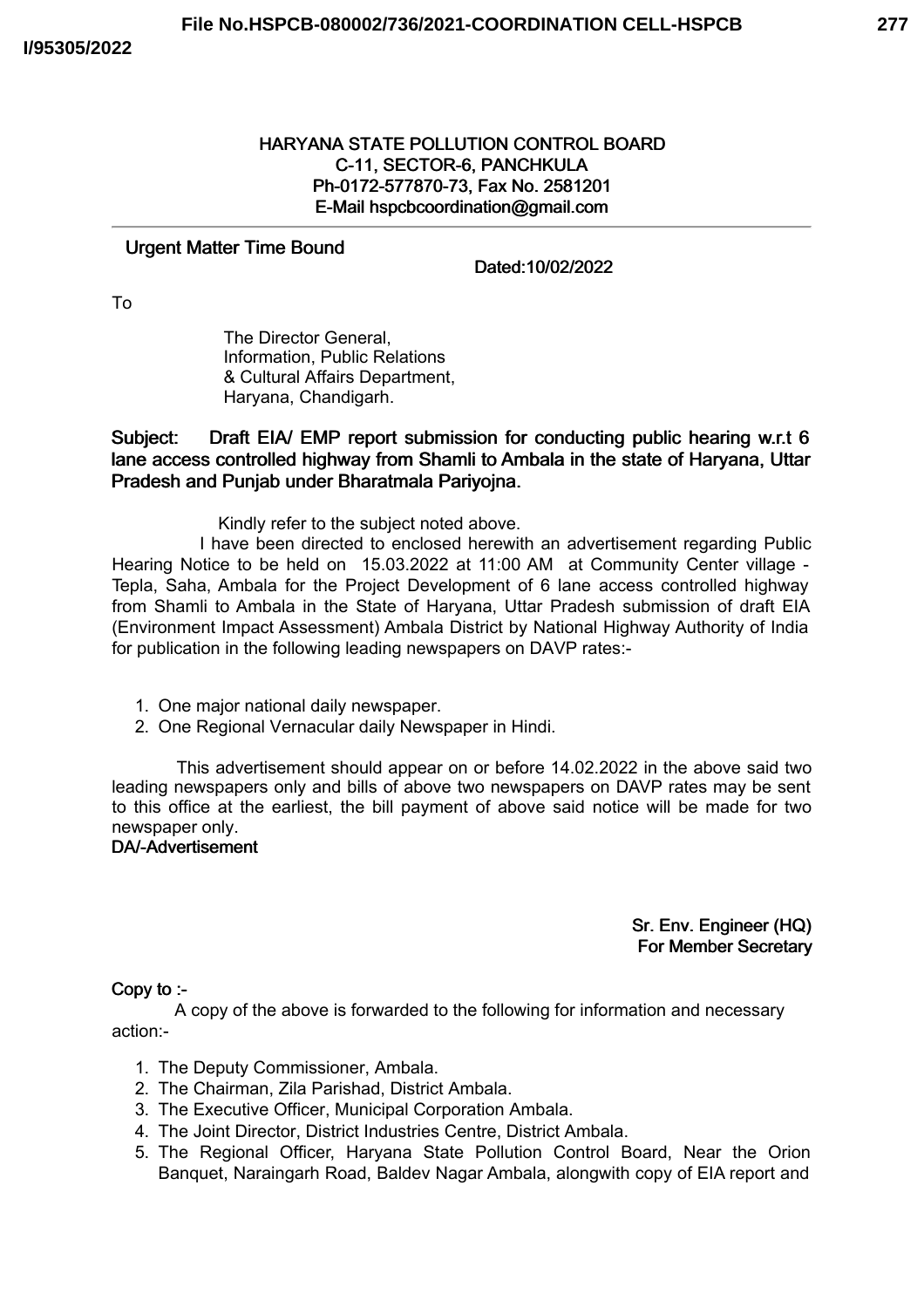**278**

Executive Summary and CD for sending the same to the concerned authorities mentioned above to place the same in their offices for consultation of the general public during office hours.

- 6. National Highways Authority of India (Ministry of Road Transport and Highways, Govt. of India) Project Implementation Unit-Ambala #16, Prem Nagar, Ambala City - 134003, Haryana (Email: amb@nhai.org and piuambala@gmail.com)
- 7. SEE (IT Cell) is requested to upload the notice on the website of the Board.

# DA/-Advertisement

**Signed by Sanjiv Kumar** Date: 10-02-2022 11:03:43 Reason: Approved

> Sr. Env. Engineer (HQ) For Member Secretary

Copy to:-

A copy of the above is forwarded to the following for information please:-

- 1. The Additional Chief Secretary to Govt. Haryana, Environment Department, Chandigarh.
- 2. The Director General, Environment Department, Haryana at Sector 17, Chandigarh.
- 3. P.S. to Chairman/ P.A. to Member Secretary, HSPCB, Panchkula.

# DA/-Advertisement